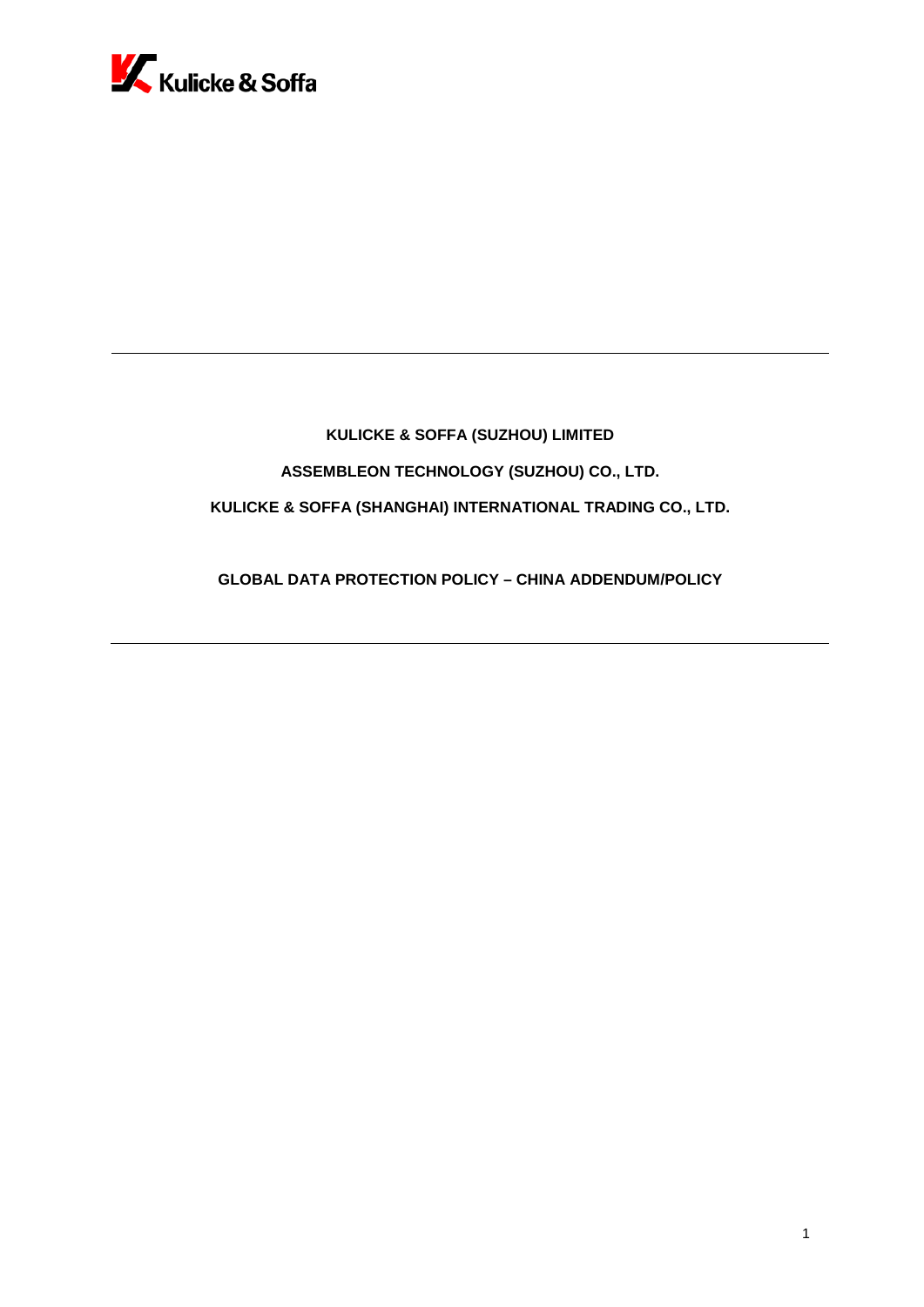

# **GLOBAL DATA PROTECTION POLICY - CHINA ADDENDUM/POLICY**

#### **Kulicke & Soffa (Suzhou) Limited Assembleon Technology (Suzhou) Co., Ltd. Kulicke & Soffa (Shanghai) international Trading Co., Ltd.**

(collectively referred to as the "**Organization**")

### **1. INTRODUCTION**

#### 1.1 Background To China's Personal Data Protection Framework

#### 1.1.1 Legal framework

- (a) Cybersecurity Law of the People's Republic of China (the "**Cybersecurity Law**", in Chinese [网络安全法](https://flk.npc.gov.cn/detail2.html?MmM5MDlmZGQ2NzhiZjE3OTAxNjc4YmY4Mjc2ZjA5M2Q%3D)), effective 1 June 2017, safeguards the rights of Individuals by imposing requirements on network operators who collect and process Personal Data.
- (b) Civil Code of the People's Republic of China (the "**Civil Code**", in Chinese [民法典](https://flk.npc.gov.cn/detail2.html?ZmY4MDgwODE3MjlkMWVmZTAxNzI5ZDUwYjVjNTAwYmY%3D)), effective 1 January 2021, safeguards the rights of Individual by imposing requirements on personal data processors that collect and process Personal Data.
- (c) Information Security Technology Personal Information Security Specification (the "**Specification**", in Chinese [个人信息安全规范](http://c.gb688.cn/bzgk/gb/showGb?type=online&hcno=4568F276E0F8346EB0FBA097AA0CE05E), together with Cybersecurity Law and Civil Code, the "**China Applicable Regulations**"), as amended and effective 1 October 2020, provides detailed guidelines for network operators to protect Personal Data under the Cybersecurity Law.
- (d) The foregoing laws and standards are applicable to the Organization and the Organization is committed to complying with them.
- 1.1.2 Administrative authorities. China's Personal Data protection framework is administered by four major authorities: the Cyberspace Administration of China, the Ministry of Public Security ("**MPS**"), the Ministry of Industry and Information Technology, and the State Administration for Market Regulation. MPS is the primary contact for reporting leaks of Personal Data.
- 1.2 Background to China Addendum/Policy
- 1.2.1 This China Addendum/Policy (this "**China Policy**") supplements the global data protection policy (the "**Global Data Protection Policy**") of Kulicke and Soffa Industries, Inc. and/or any of its affiliates (collectively, "**K&S**") and should be read together as one policy. Save as set out in this China Policy, all other terms and principles in the Global Data Protection Policy shall continue to apply. This China Policy shall apply to all K&S entities incorporated in China and all processing of Personal Data by K&S in China.
- 1.2.2 This China Policy shall prevail in the event of inconsistency between the principles or contents stated herein and those as described under the Global Data Protection Policy.
- 1.3 China Addendum/Policy Part Of Employment Contract
- 1.3.1 All employees and agents of the Organization must strictly comply with this China Policy. For employees of the Organization, this China Policy binds each employee and forms a part of the terms of the employment contract between the Organization and the employee.
- 1.3.2 The Organization reserves its right to amend this China Policy from time to time. Any such amended China Policy will similarly apply to you and become part of your employment contract with the Organization from the time of such amendment taking effect.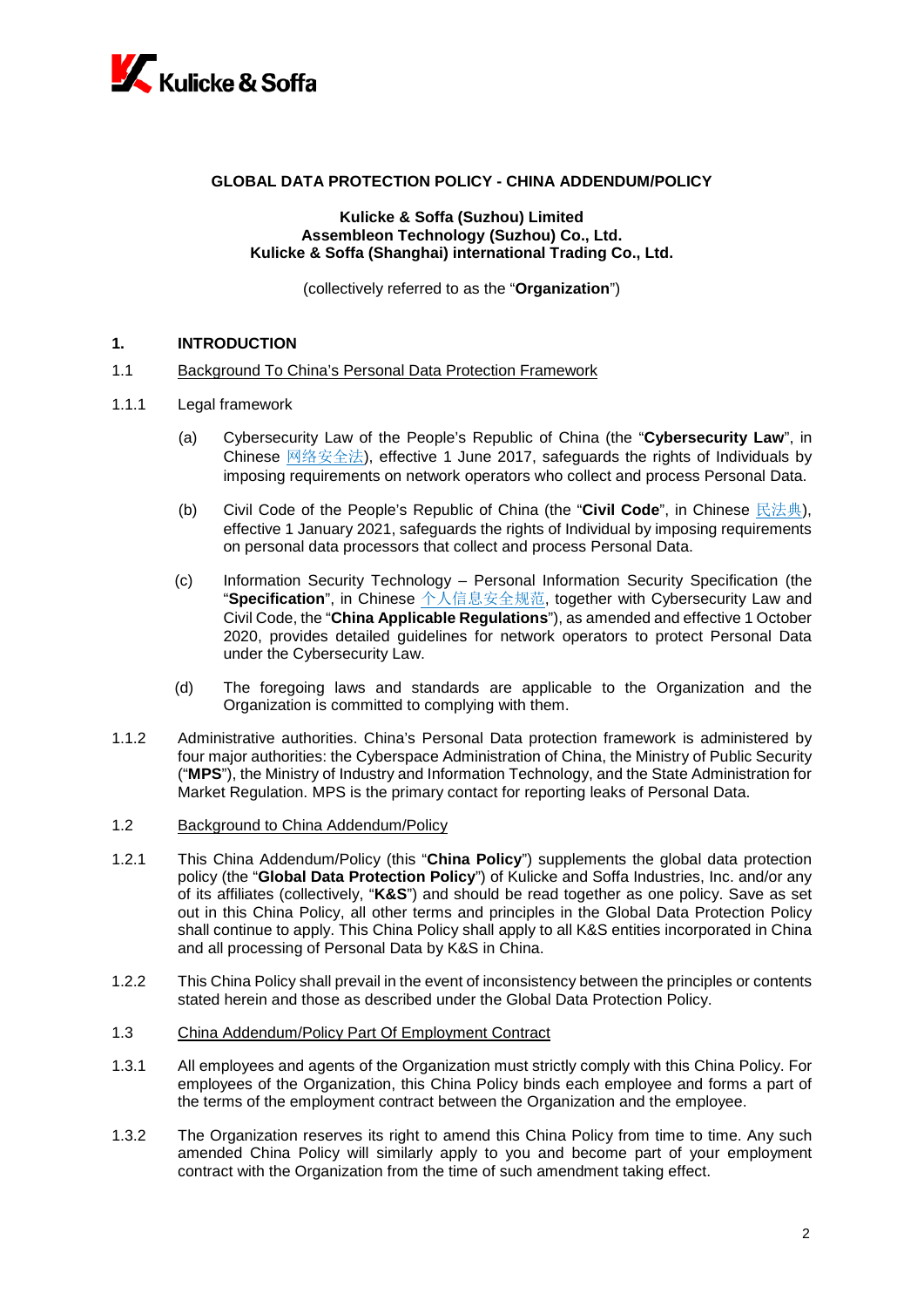

- 1.3.3 This China Policy seeks to provide each employee with a broad summary overview of the requirements of the China Applicable Regulations and an understanding of the impact of the China Applicable Regulations on operational activities. For detailed information on the obligations and exceptions under the China Applicable Regulations, you may refer to the China Applicable Regulations themselves as well as guidelines [1](#page-2-0) from the Cyberspace Administration of China and the State Administration for Market Regulation.
- 1.4 What To Do If You Are Aware Of Or Suspect A Breach of The China Applicable Regulations
- 1.4.1 If you have information or become aware that a breach under this China Policy, Global Data Protection Policy or otherwise under the China Applicable Regulations has occurred within the Organization, please report it immediately to the Data Protection Officer.

### **2. OVERVIEW OF THE CHINA APPLICABLE REGULATIONS**

- 2.1 The Data Protection Obligations Applicable To Personal Data
- 2.1.1 With regard to dealing with Personal Data of any Individuals, the Organization and all employees are required to adhere to the following key **data protection principles/obligations**:
	- (a) Consent
	- (b) Purpose Limitation
	- (c) Minimum Necessity
	- (d) Rights of Individuals
	- (e) Protection and Security of Personal Data
	- (f) Transfer Limitation
	- (g) Notification
	- (h) Data Protection Officer

(The above data protection principles/obligations may be referred to in this document as the "**data protection principles**")

#### **3. CONSENT**

3.1 Introduction

 $\overline{a}$ 

3.1.1 Under the China Applicable Regulations, the Organization must obtain the consent of the Individual for the collection and processing (including but not limited to store, use, share, transfer or disclosure) of his or her Personal Data for any purpose, and such consent must be obtained prior to such collection and processing, unless an exception to the requirement of consent applies.

<span id="page-2-0"></span><sup>1</sup> Please find the full text of relevant guidelines Information as below:

<sup>(</sup>a) Information Security Technology-Guidance For Personal Information Security [Impact Assessment \(in Chinese,](http://c.gb688.cn/bzgk/gb/showGb?type=online&hcno=9EA84C0C3C2DBD3997B23F8E6C8ECA35) 信息 安全技术-[个人信息安全影响评估指南](http://c.gb688.cn/bzgk/gb/showGb?type=online&hcno=9EA84C0C3C2DBD3997B23F8E6C8ECA35));

<sup>(</sup>b) [Provisions on the Cyber Protection of Children's Personal Information \(in Chinese,](http://www.cac.gov.cn/2019-08/23/c_1124913903.htm) 儿童个人信息网络保护规定);

<sup>(</sup>c) [National Emergency Response Plan for Cybersecurity Incidents \(in Chinese,](http://www.cac.gov.cn/2017-06/27/c_1121220113.htm) 国家网络安全事件应急预案).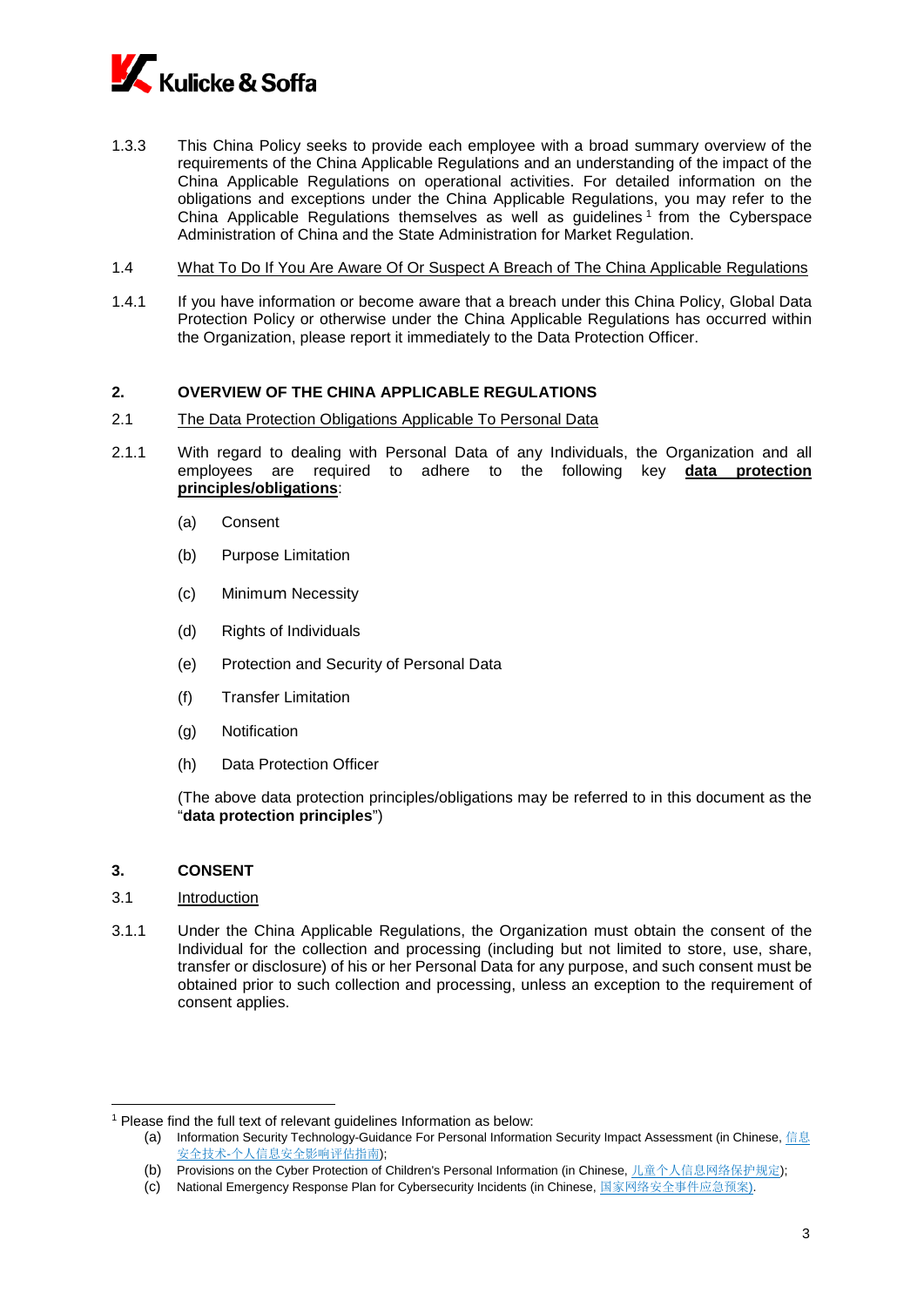

## 3.2 Explicit Consent And Deemed Consent

- 3.2.1 Consent may be explicit or deemed.
- 3.2.2 As far as possible, explicit consent should be obtained. Check with the Data Protection Officer or the Organization's management if you are seeking to obtain consent other than by explicit means.
- 3.2.3 You should obtain consent in writing by using the issued form(s) and wording(s) approved and provided by the Organization's management. Do not use form(s) or wording that have not been approved by the Data Protection Officer or the Organization's management.
- 3.2.4 Personal Data of minors, individuals under the age of 18, are subject to different consent requirements. Before collecting Personal Data of minors aged 14 or older, you are required to obtain explicit consent from the minors or their guardians; where the minors are aged under the age of 14, you are required to obtain explicit consent from their guardians.
- 3.2.5 In dealing with the consent principle and the purpose limitation principle (elaborated below), the Organization has undertaken various compliance measures. These include but are not limited to (where relevant):
	- (a) ensuring that Individuals are notified of purposes for which their Personal Data may be processed by the Organization, method, scope of such data process and their respective consents obtained (in some cases such as CCTV signages (where relevant), the Organization will rely on the deemed consent concept);
	- (b) amending forms/documents where necessary;
	- (c) amending terms and conditions governing the customer relationship and/or the Organization's relationship with data intermediaries and other business partners, to deal with the China Applicable Regulations;
	- (d) amending the human resource related documents such as employment contract terms; and/or
	- (e) CCTV signage notification.
- 3.2.6 Ensure that you now deploy and use materials and processes, such as those above, which have been created or modified, in conformity with the China Applicable Regulations.

#### 3.3 Consent As A Result Of False Or Misleading Information

Take note that consent will be invalid where it is given as a result of false or misleading information or has been obtained through deceptive or misleading practices. Thus all employees will need to ensure that they do not misrepresent, mislead or provide false information whenever consent is being obtained from Individuals.

#### 3.4 Obtaining Personal Data From Third Parties

In many situations, the Organization will/may be collecting Personal Data from third parties other than the Individual himself (these third parties could be corporations or Individuals). In these situations, no such collection should be undertaken unless the following are satisfied:

- (a) the third party has explained the source of such Personal Data to the Organization;
- (b) the third party providing the Personal Data of Individuals has obtained the consent of those Individuals to disclose their Personal Data to the Organization for the specified purpose(s);
- (c) those Individuals have indeed consented to the Organization collecting, using and disclosing their Personal Data for the specified purpose(s).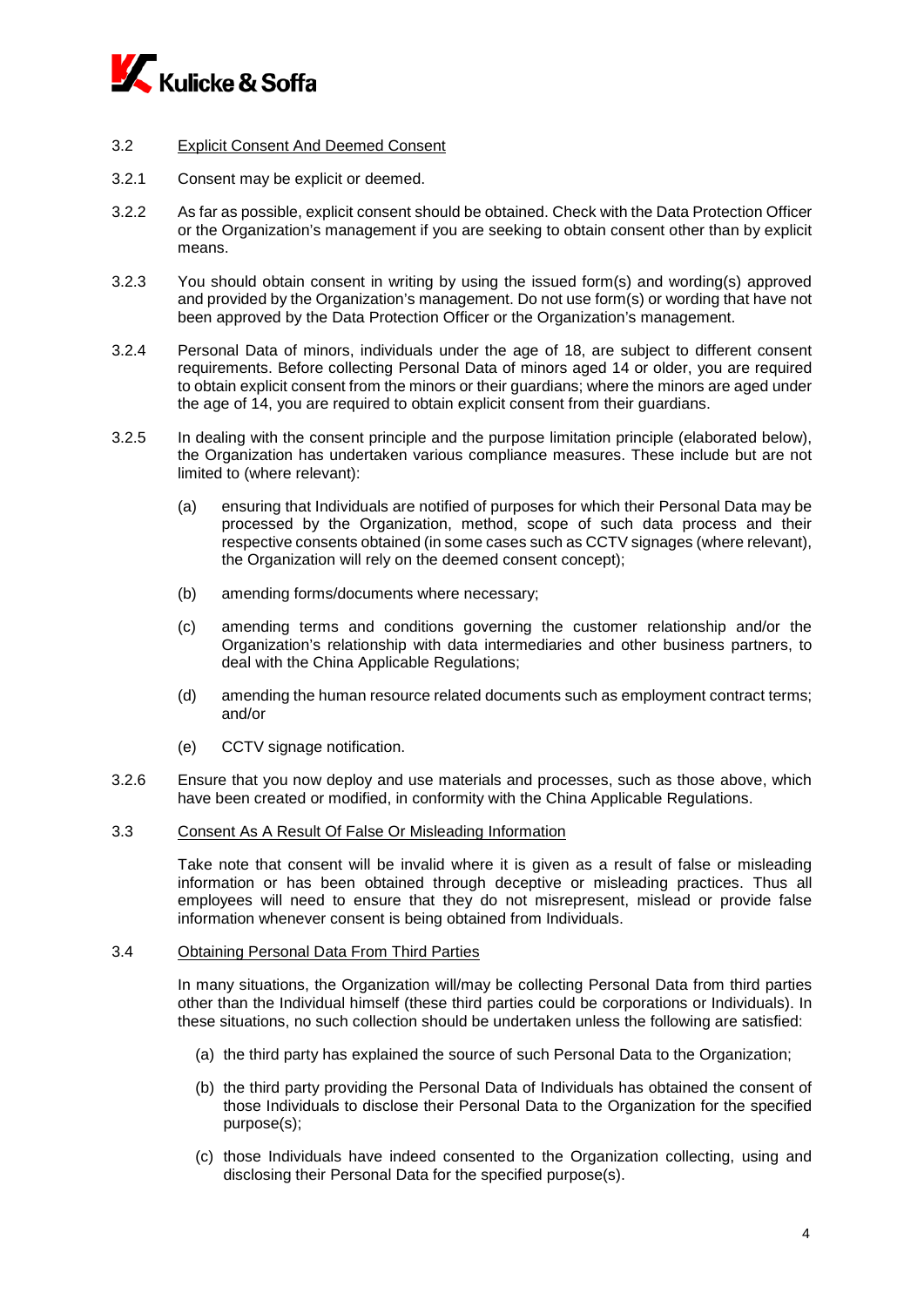

Please consult the Data Protection Officer if you have questions relating to this Section 3.4.

#### 3.5 Exceptions To the Consent Requirement

- 3.5.1 The Organization may collect, or process Personal Data without an Individual's consent in limited circumstances as follows:
	- (a) where the collection or processing is in relation to Organization's performance of obligations specified in laws and regulations;
	- (b) where the collection or processing is in direct relation to State security or national defense security;
	- (c) where the collection or processing is in direct relation to public security, public sanitation, or major public benefits;
	- (d) where the collection or processing is in direct relation to investigations into crimes, prosecutions, court trials, execution of rulings, etc.;
	- (e) where the collection or processing is for purposes of safeguarding significant legal rights and interests, such as life and property, of the Individual or others, but it is difficult to obtain consent;
	- (f) where the Personal Data collected is the information voluntarily published by the Individual before the general public;
	- (g) where collecting or processing Personal Data is essential to the execution and performance of a contract requested by the Individual;
	- (h) where Personal Data is collected from information that has been legally and publicly disclosed, such as legal news reports and information published by the government; or
	- (i) where the collection or processing is necessary for ensuring the safe and stable operation of its products or services, such as identifying and disposing of faults in its products or services.
- 3.5.2 Note that relying on an exception does not exempt the Organization from having to comply with the remaining data protection principles as such an exception is only an exception to the consent and purpose limitation principles.

### 3.6 Withdrawal Of Consent

- 3.6.1 An Individual is entitled to withdraw his or her consent for the Organization to process his or her Personal Data at any time. An Individual who has previously consented to the collection, use or disclosure of his or her Personal Data for notified purposes can withdraw his or her consent at any time upon giving reasonable notice.
- 3.6.2 The Organization, or you, cannot prohibit an Individual from withdrawing his or her consent. Upon receipt of a notice of withdrawal from an Individual, which can come in any form such as an email, a letter, verbal notification etc. to any employee or representative of the Organization, the Organization should deal with the consent withdrawal request within 30 days.
- 3.6.3 You must not ignore any communication from an Individual wherein the Individual seeks to withdraw his or her consent. Immediately notify the Data Protection Officer and the Organization's management should you receive a request for withdrawal of consent.
- 3.6.4 Once the consent has been withdrawn, the Organization or you must no longer process the Personal Data concerned thereafter.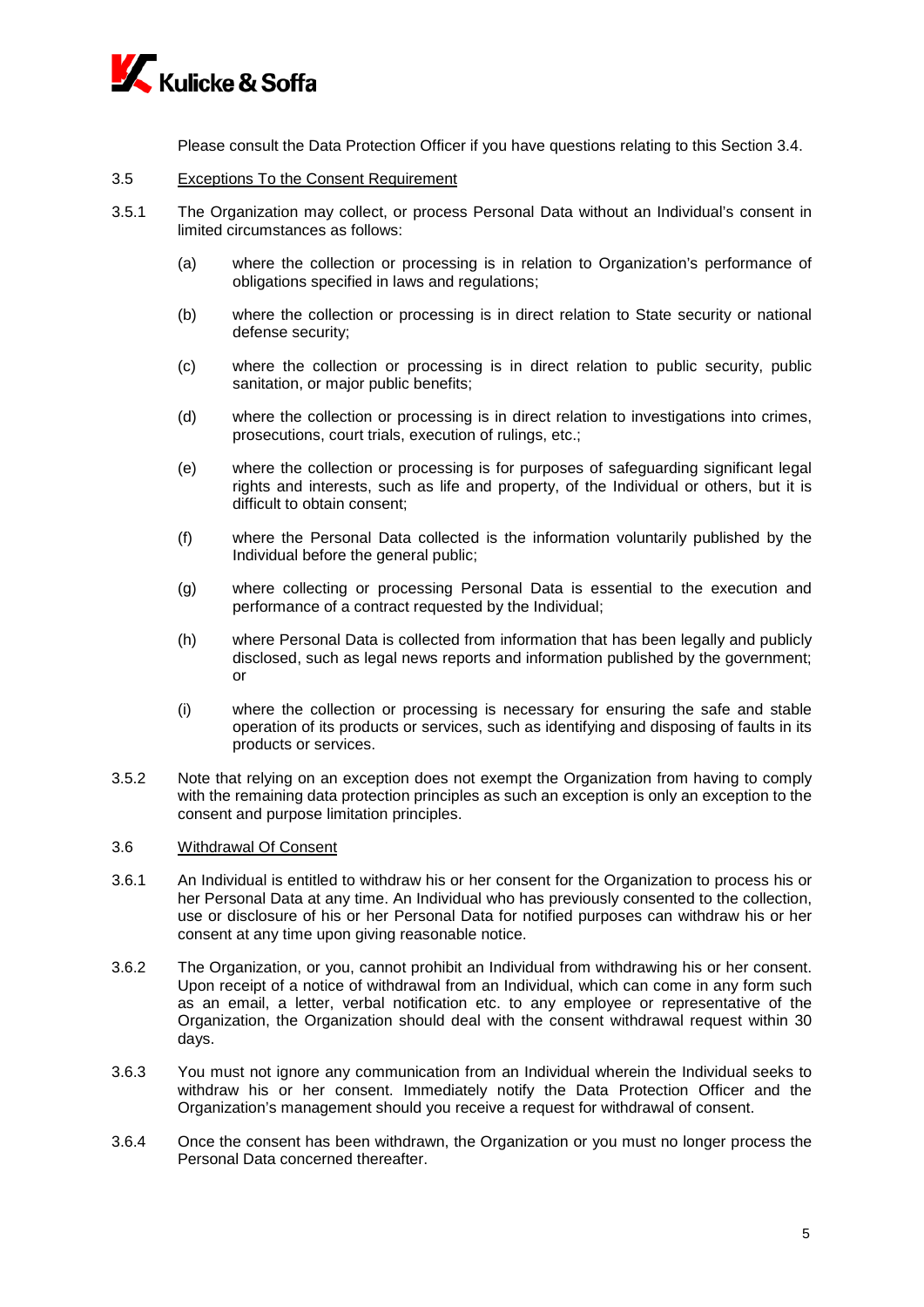

# **4. PURPOSE LIMITATION**

## 4.1 Introduction

Under the China Applicable Regulations, the Organization must process the Personal Data that it collects in a manner consistent with the services it provides and in conformity with the agreement between the Organization and the Individual.

## 4.2 Clear Purpose

The Organization must have an unequivocal, clear and specific purpose in processing Personal Data.

## 4.3 Explicit Consent Required For Out-of-Scope Use

Where the Organization must process Personal Data beyond the original purpose, it must again obtain explicit consent of the Individuals affected.

### **5. MINIMUM NECESSITY**

### 5.1 Introduction

Under the China Applicable Regulations, the Organization must collect Personal Data from Individuals only to the minimum extent necessary to achieve the purposes of collection, and continue to observe this minimum necessity principle in any subsequent data processing, use, storage, sharing, transfer and disclosure activities.

#### 5.2 Necessary Type And Minimum Amount Of Personal Data

- 5.2.1 Only the necessary type and minimum amount of Personal Data required to support the purpose for which it was collected should be processed.
- 5.2.2 "**Necessary type**" refers to the type of Personal Data collected that is in direct relation to realizing the business functions of the Organization's products or services, meaning that such functions of its products or services would fail without collecting such Personal Data.
- 5.2.3 The amount of Personal Data obtained should be the minimum that is necessary for realizing the business functions of Organization's products or services.
- 5.2.4 When automatically collecting Personal Data, the Organization should make sure that the frequency of collection is the minimum necessary for realizing the business functions of its products or services.

#### 5.3 Access Limitation

The Organization will establish a minimum access control policy for employees and other personnel, under which they have access and operating rights to Personal Data only to the minimum extent necessary to perform their duties.

#### 5.4 Retention Limitation

- 5.4.1 Storage of Personal Data is limited to the shortest period of time necessary to realize the purposes of use consented by the Individual, unless otherwise specified by laws and regulations or agreed by the Individual.
- 5.4.2 Upon expiry of the agreed or permitted time limit for storage of the Personal Data, the Organization will delete or anonymize the Personal Data in a timely manner.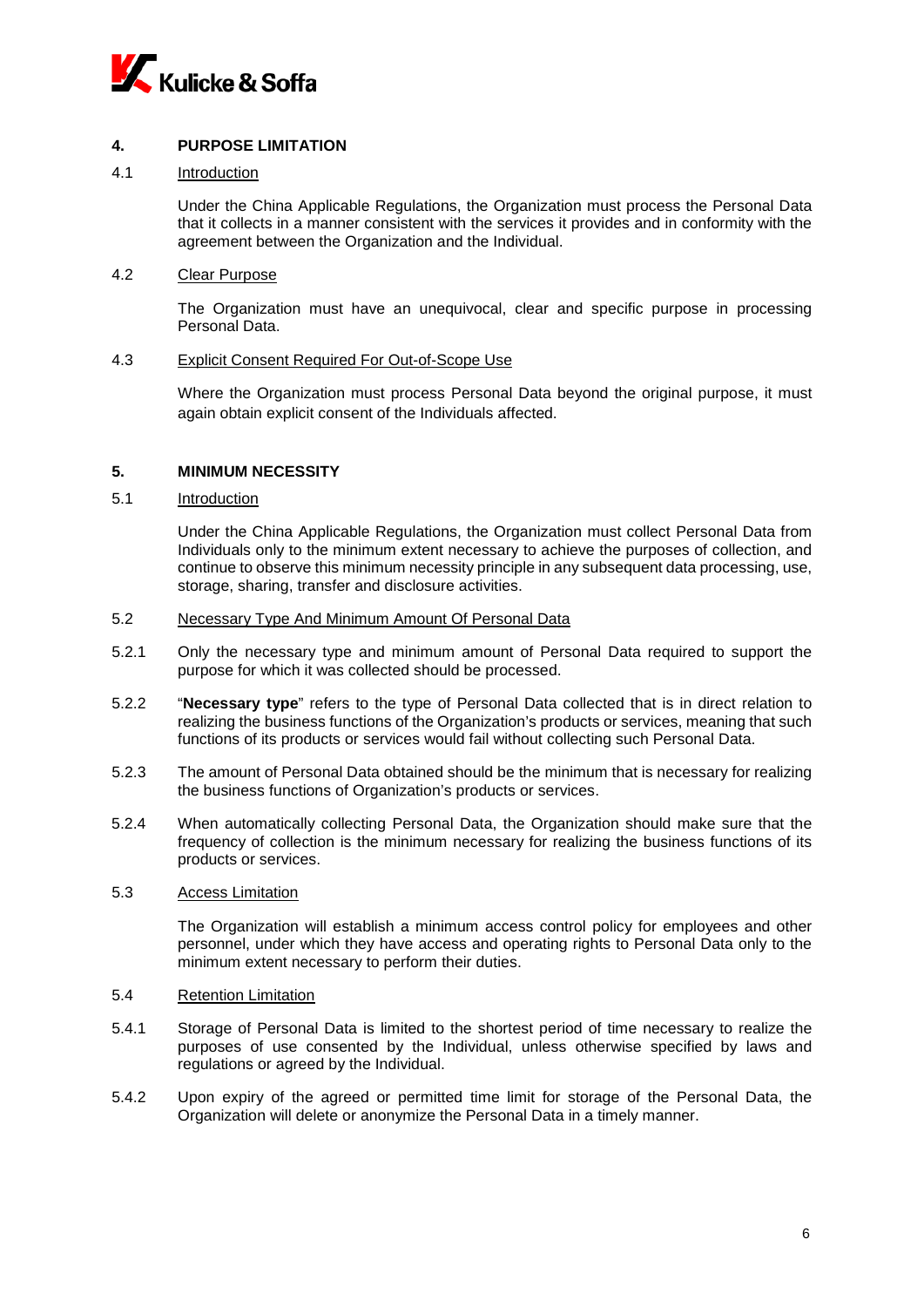

# **6. RIGHTS OF INDIVIDUALS**

### 6.1 Introduction

The China Applicable Regulations provide various rights for Individuals whose Personal Data the Organization has possession or control. Such rights currently include access to, correction, deletion and de-registration of, and to request a copy of, his or her Personal Data. Details of these rights are provided below.

- <span id="page-6-0"></span>6.2 Access
- 6.2.1 Within 30 days upon receiving an access request, the Organization will provide the requesting Individual with access to the following information, relating to and/or provided by such Individuals:
	- (a) the Personal Data or the type of such Personal Data controlled by the Organization;
	- (b) the source of such Personal Data and the purposes for which such Personal Data is used; and
	- (c) the identities or types of third parties that have been provided such Personal Data.

### 6.3 Correction

Where an Individual finds that his or her Personal Data the Organization possesses is inaccurate or incomplete, the Individual has the right to request correction and the Organization should take necessary measures to correct or supplement such inaccurate or incomplete Personal Data within 30 days upon receipt of such request.

#### 6.4 Requests for Copies Of Personal Data

Within 30 days upon receiving the request of any Individual, the Organization will allow such Individual to obtain or directly transfer a copy of the following types of his or her Personal Data to a third party designated by such Individual, to the extent practically feasible;

- (a) Basic Personal Data, such as name, date of birth, gender, ethnic group, nationality, family relation, address, personal phone number, email address, etc.;
- (b) Personal identity data, such as ID card, passport, driver's license, employee ID, social security card, resident certificate and any data therein;
- (c) Personal health and physiological data, means the records generated during medical treatment, such as pathological information, hospitalization records, test reports, fertility information, family illness history, present illness history, infection history, etc.; and
- (d) Personal education and occupation data, such as position, work unit, educational background, educational experience, training records, etc.
- 6.5 Deletion
- 6.5.1 The Organization must delete the Personal Data of an Individual pursuant to this Section 6.5 unless an exception under Section 6.7 applies.
- 6.5.2 The Organization must delete an Individual's Personal Data within 30 days upon the request of such Individual, and where the Organization collects or processes the Personal Data in a way that violates the provisions of laws and regulations, or its agreement with such Individual.
- 6.5.3 The Organization must delete an Individual's Personal Data where the agreed or permitted time limit for storage of the Personal Data has expired.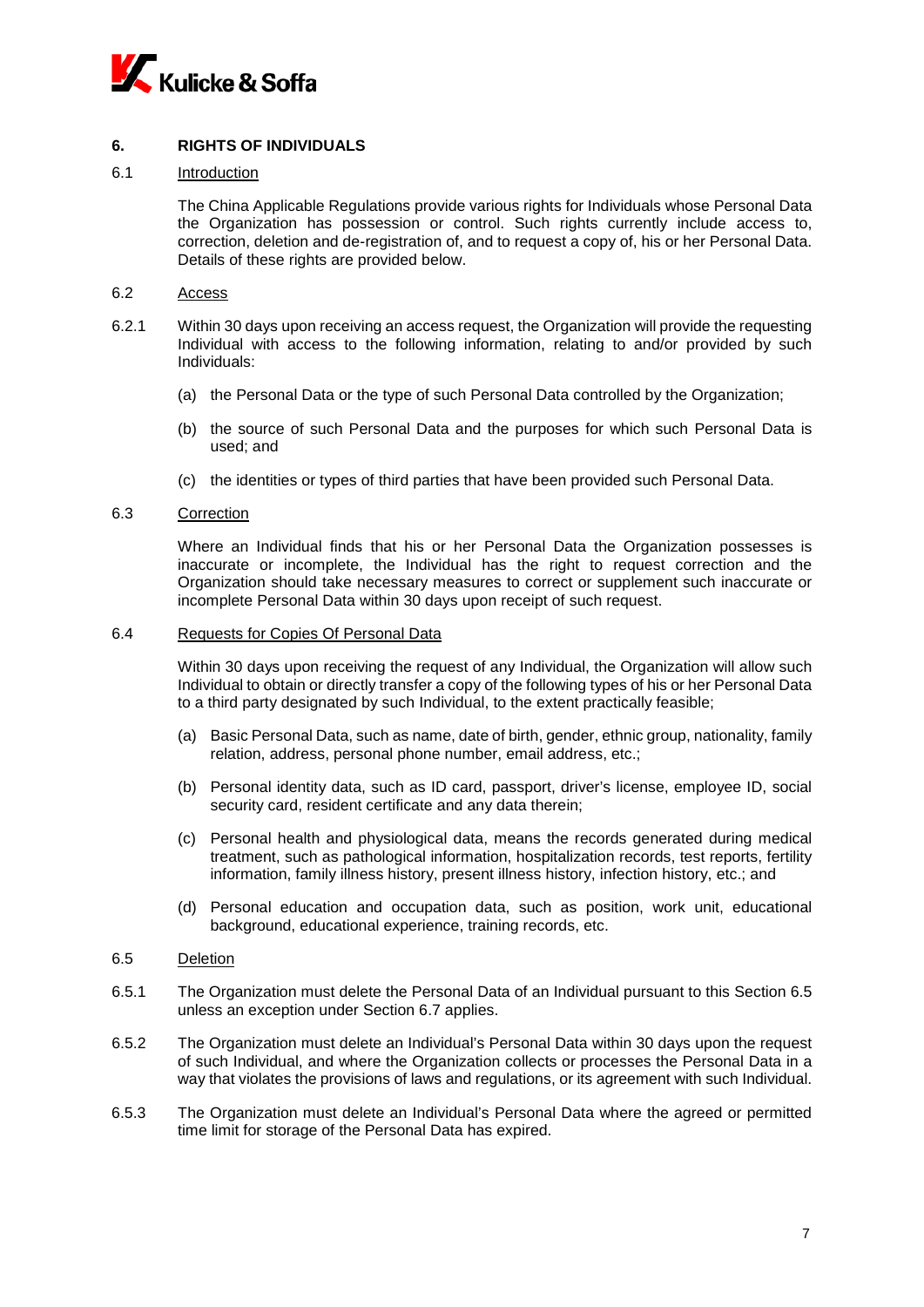

- 6.5.4 Further to the above:
	- (a) the Organization must cease sharing or transferring the Personal Data immediately, and instruct any third party, to which party the Organization has shared or transferred the Personal Data, to delete the Personal Data in a timely manner; and
	- (b) the Organization must immediately cease the public disclosure of the Personal Data, and issue a notice requiring related recipients to delete the Personal Data concerned where it has publicly disclosed the Personal Data.

#### <span id="page-7-0"></span>6.6 De-registration

- 6.6.1 If the Organization provides products or services through registered accounts, the Organization should provide the Individuals with easily and conveniently available method(s) to de-register his or her account; and
- 6.6.2 Upon such Individual's de-registration of his or her account, the Organization should delete or anonymize his or her Personal Data in a timely manner. If it is necessary to retain such Personal Data pursuant to any law or regulation, such Personal Data should not be used in daily operations.
- 6.7 Exception

The Organization may reject any request of an Individual under Section [6.2](#page-6-0) through Section [6.6](#page-7-0) hereof, under certain circumstances, including but not limited to,

- (a) where the request is in relation to Organization's performance of obligations specified in laws and regulations;
- (b) where the request is in direct relation to State security or national defense security;
- (c) where the request is in direct relation to public security, public sanitation, or major public benefits;
- (d) where the request is in direct relation to investigations into crimes, prosecutions, court trials, execution of rulings, etc.;
- (e) where the Organization has sufficient evidence to prove that the Individual is subjectively malicious or abuses his or her rights;
- (f) where the request may influence significant legal rights and interests, such as the life and property, of the Individual or others, and it is difficult for the Organization to obtain the Individual's consent;
- (g) where a response to such request will give rise to serious damage to the legal rights and interests of such Individual or to any other Individual or organization; and
- (h) where the request involves any trade secrets.

If the Organization refuses the Individuals' request, the Organization must provide the Individual with a complaint channel as specified in Section [10.2.](#page-10-0)

# **7. PROTECTION AND SECURITY OF PERSONAL DATA**

## 7.1 Introduction

The Organization may retain Personal Data for as long as such Personal Data is necessarily required or relevant for the purposes for which it was collected, and must maintain reasonable and appropriate safeguards and security measures to avoid Personal Data being leaked,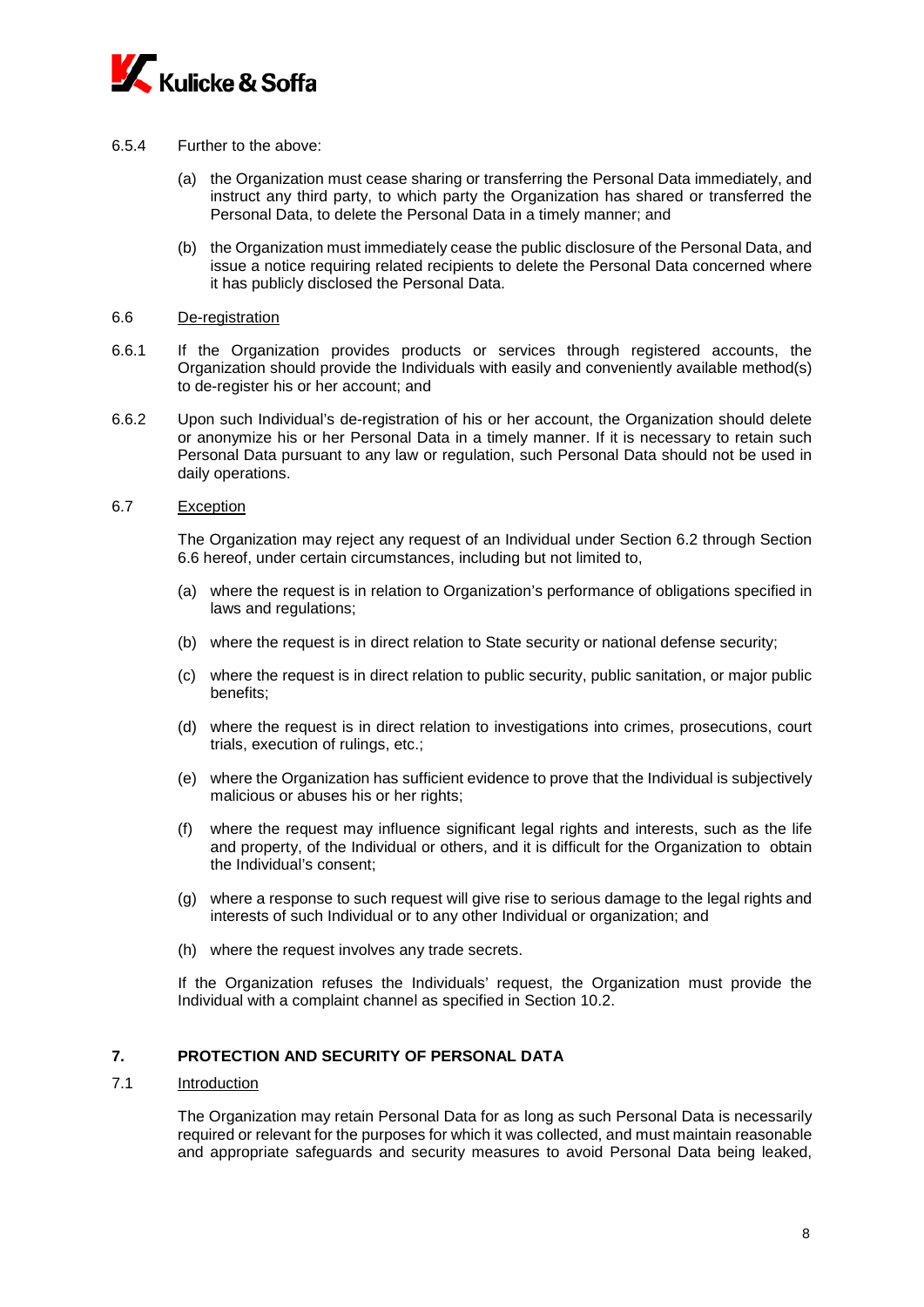

destroyed or lost, and protect the confidentiality, completeness and availability of Personal Data.

- 7.2 De-identification And Anonymization
- 7.2.1 To the extent practicable, the Organization should take steps to de-identify Personal Data after collection in a timely manner, and take technical and management measures to store the de-identified data separately from data that can be restored to identify Individuals. Deidentification refers to a process whereby Personal Data is technologically processed to make it impossible to identify Individuals without the aid of additional data.
- 7.2.2 The Organization should delete or anonymize Personal Data in a timely manner upon expiry of the agreed or permitted time limit for storage of the Personal Data. Anonymization refers to an irreversible process whereby Personal Data is technologically processed to make Individuals unidentifiable, and the Personal Data cannot be restored to its previous state once processed.
- 7.3 Encryption
- 7.3.1 For the security of personal sensitive data, the Organization should employ encryption or other technological measures while transferring and storing such personal sensitive data.
- 7.3.2 Personal sensitive data refers to Personal Data that may cause harm to personal or property security, or is very likely to result in damage to an Individual's personal reputation or physical or mental health or give rise to discriminatory treatment, once it is leaked, unlawfully provided or abused. The types and examples of personal sensitive data can be described as follows.
	- (a) personal property data: bank account, bank deposit information, real estate information, credit record, etc.
	- (b) physiological and health data: the records generated during medical treatment, such as pathological information, hospitalization records, test reports, fertility information, family illness history, present illness history, infection history, etc.
	- (c) personal biometric data: fingerprint, palm print, facial recognition features, etc.; and
	- (d) personal identity data: ID card, passport, driver's license, employee ID, social security card, resident certificate, etc.

#### 7.4 Records Of Personal Data Processing

The Organization should establish, maintain and update the records of activities conducted to process Personal Data, and the content of the records should at least include,

- (a) Basic information, such as the type, amount and source of the Personal Data involved; and
- (b) Processing information, such as purposes and scenarios of processing, system and personnel involved, etc.

#### 7.5 Personal Data Security Impact Assessment

The Organization should establish a system for Personal Data security impact assessment, assess and deal with the security risks arising from the processing of Personal Data, formulate and retain assessment reports.

#### 7.6 Data Breach Management Plan

K&S has developed an emergency response plan for potential Personal Data security incidents, in the event where the Personal Data that is possessed or controlled by the Organization is found to have been leaked, tampered with, or lost ("**Incidents**").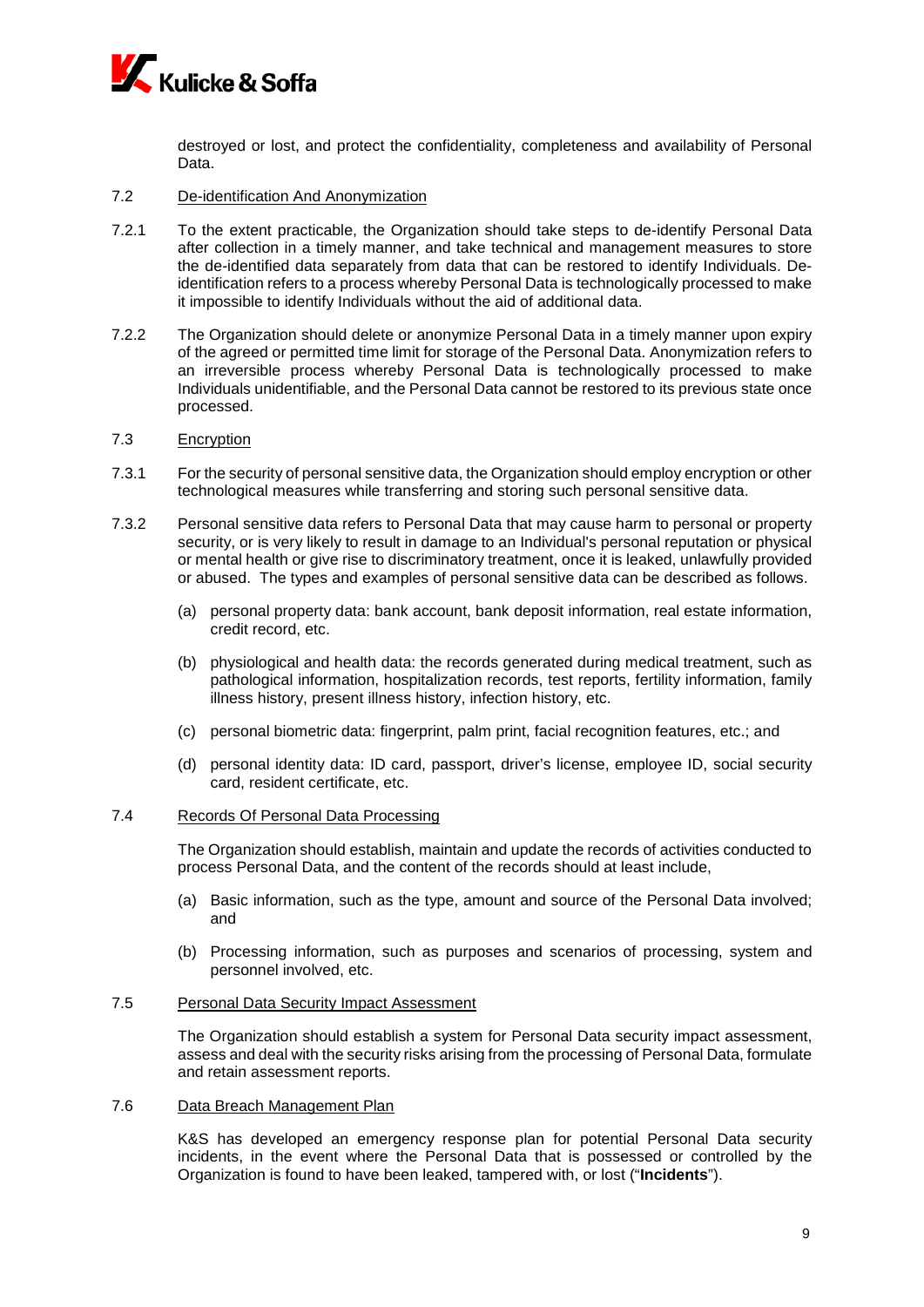

# **8. TRANSFER LIMITATION**

## 8.1 Introduction

The Organization must not transfer Personal Data, including intercompany transfers, without ensuring that such process is in accordance with the China Applicable Regulations, and is advisable to take certain management measures before it conducts any Personal Data transfer activities.

#### 8.2 Conclude Contracts

The Organization should specify, comprehensively and meticulously, the responsibilities and obligations of the data recipient through contracts with the data recipients. The specific provisions of the contract include the purpose, type, time limit for retention, responsibility of the recipient, and the rights of Individuals.

#### 8.3 Self-security Assessment

The Organization should conduct a security impact assessment of Personal Data prior to transferring such data, and take effective measures to protect the Individuals based on the assessment results.

#### 8.4 Transfer Records

The Organization should accurately record and store information about Personal Data transfers, including especially the type, scale, purpose of the sharing and transfer, and basic information of the data recipient.

#### 8.5 Supervision of Data Recipients

Where the Organization discovers that a data recipient has processed the Personal Data in violation of the requirements of China Applicable Regulations or the contract terms, the Organization should immediately request the data recipient to cease relevant activities and to take effective remedial measures to control or eliminate the security risks affecting the Personal Data; if necessary, the Organization should terminate its business relationship with the data recipient, and request the data recipient to timely delete the Personal Data obtained from the Organization.

#### 8.6 Assistance with Individuals' Rights

The Organization should assist Individuals to understand the processing activities of their Personal Data by data recipients, as well as the rights of the Individuals, such as the right to access, correct, delete their Personal Data and to de-register their accounts.

## 8.7 Cross-border Transfers

- 8.7.1 Where the Organization intends to provide Personal Data outside the territory of China due to business or other needs, the Organization should take the measures as specified in Section 8.2 to Section 8.6 above;
- 8.7.2 The self-security assessment for cross-border data transfer is recommended to be conducted primarily from four perspectives - purpose, security risk, performance and contract:
	- (a) Purpose whether the transfer fulfills the requirements of legality, legitimacy, and necessity;
	- (b) Security risk the risk posed by the transfer by taking into account the types, sensitivity, quantity, and scope of the Personal Data, and the conditions of the technical processing that the Personal Data undergoes;
	- (c) Performance the past personal data protection and cyber security performance of both the Organization as the Personal Data transferor, and recipients; and